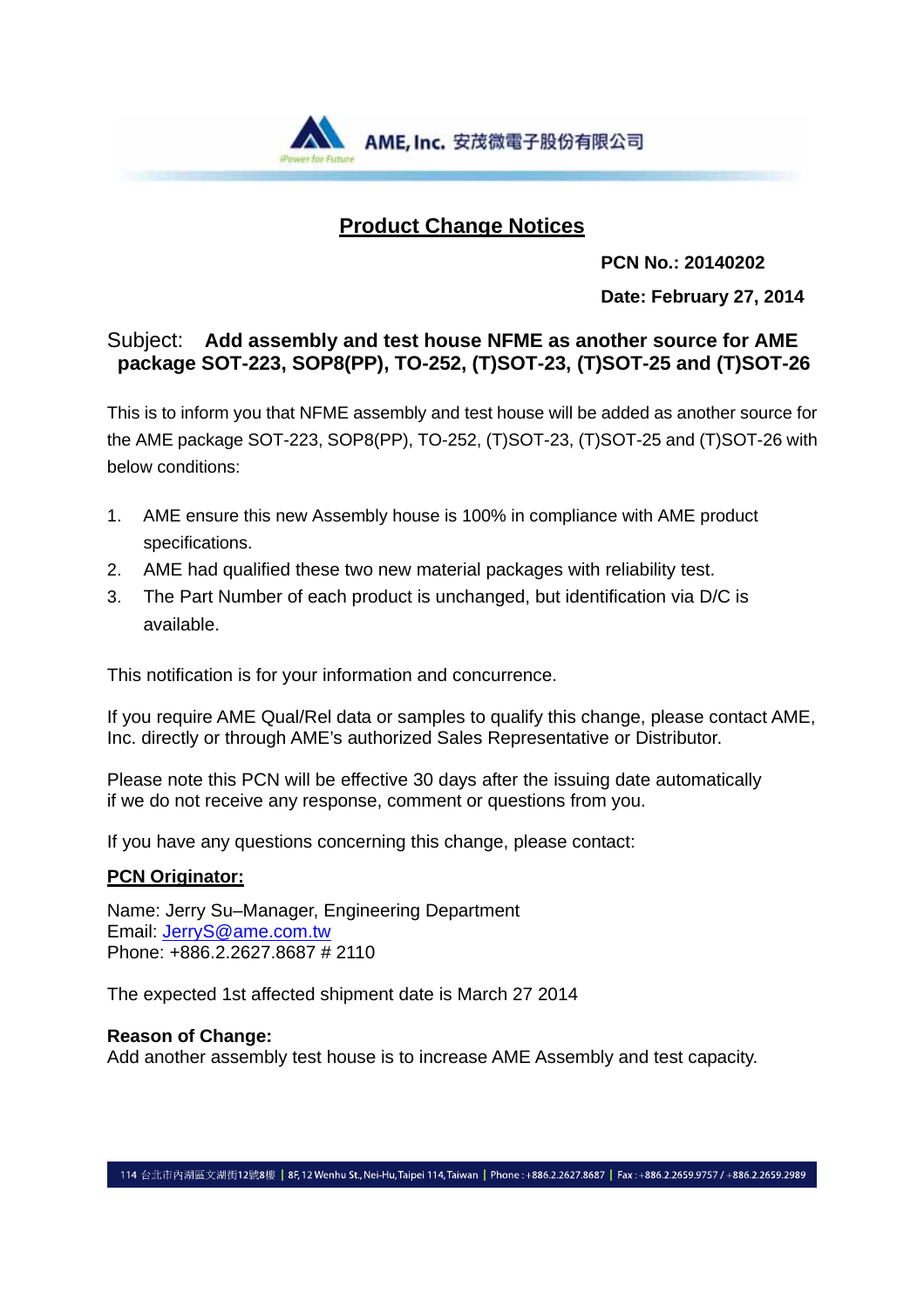

### **Qual/REL Report:**

## **PR130810\_AU2095D\_ AME8801OEEVZ-C\_SOT-2x PR130812\_AU2013-00\_AME8815BEGT180Z-C\_SOT-223 PR131002\_A003BB-01\_AME8865-BZAADJ-C\_SOP-8/PP PR131109\_A003BB-01\_AME8865-ACS150-C\_TO-252**

| <b>Test Item</b> | <b>Method</b>       | <b>Description</b>                          | <b>Result</b> |
|------------------|---------------------|---------------------------------------------|---------------|
| <b>HTST</b>      | <b>JESD22-A103C</b> | 150 . 1000 hrs                              | <b>Pass</b>   |
| THT (85/85)      | JESD22-A101C        | 85, 85% RH, 1000hrs, without bias           | <b>Pass</b>   |
| <b>PCT</b>       | JESD22-A102C        | 121, 100% RH, 2atm, 168hrs                  | <b>Pass</b>   |
| <b>TCT</b>       | JESD22-A104D        | $\sim$ 150 , 500 cycles, DWELL=15min<br>-65 | <b>Pass</b>   |
| Solderability    | J-STD-002C          | Steam aging: 8h Temp.=245, Duration=5sec    | <b>Pass</b>   |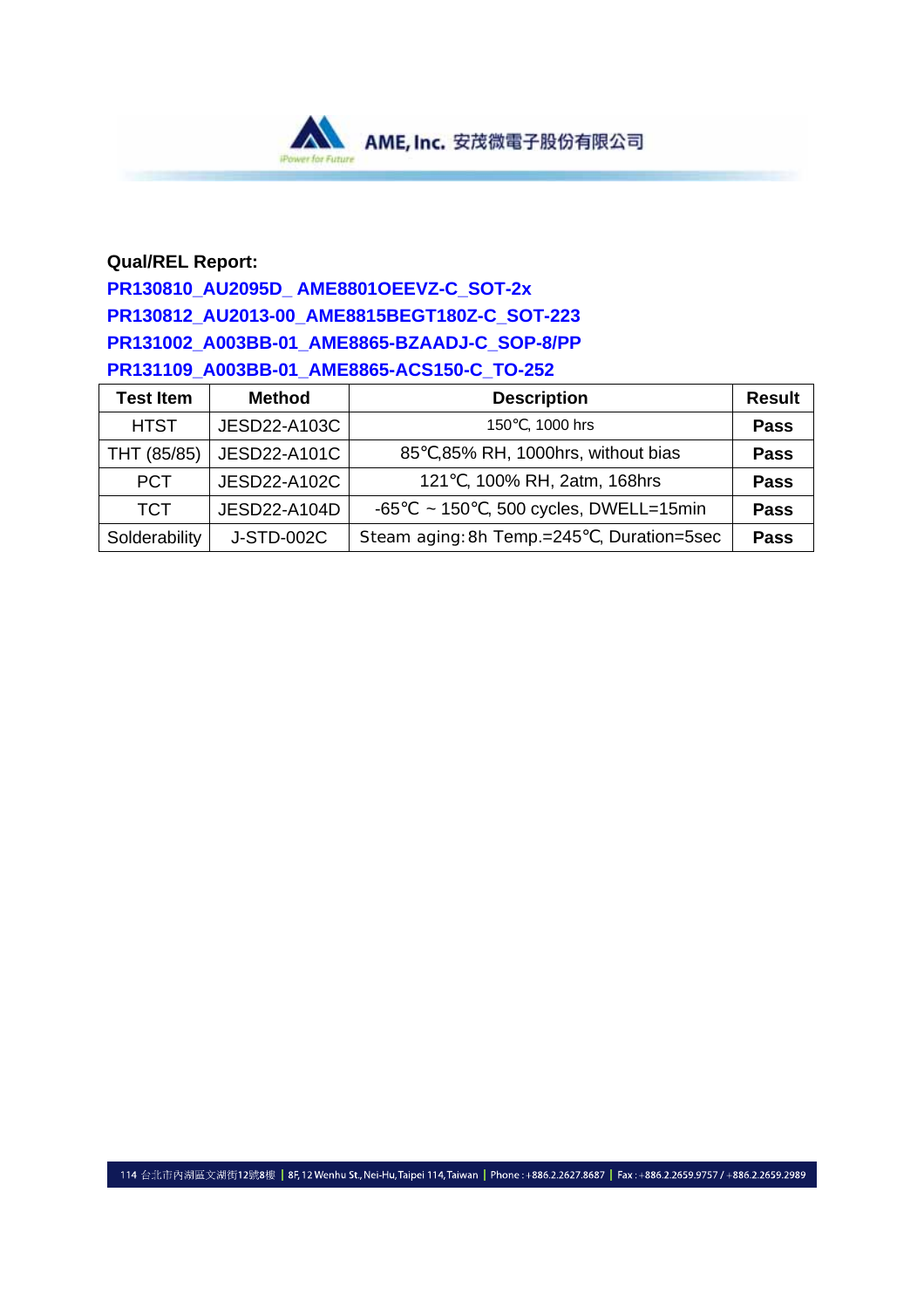

# Reliability Report for NFME package SOT-223 , SOP-8(PP) , TO-252 and (T)SOT-2x

Approved by **Prepared by** 

Arthur Rong **Example 20** Eric Chen Director Supervisor

Fric Chen

Quality & Reliability Dept. Quality & Reliability Dept.

114 台北市內湖區文湖街12號8樓 | 8F, 12 Wenhu St., Nei-Hu, Taipei 114, Taiwan | Phone: +886.2.2627.8687 | Fax: +886.2.2659.9757 / +886.2.2659.2989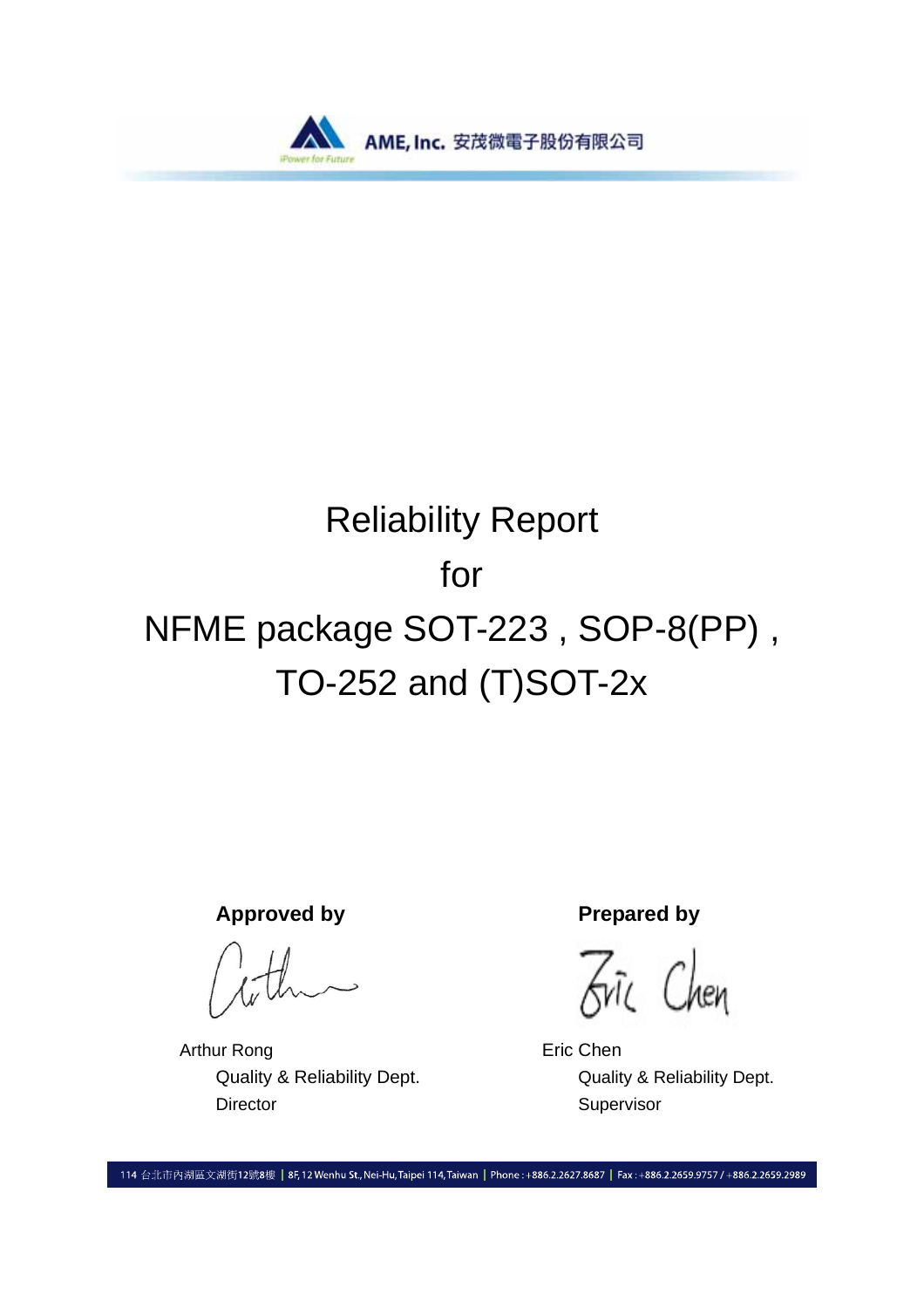

### **Conclusion:**

This is to inform you that the new assembly and test house NFME will apply to all the AME's products of SOT-223, SOP8(PP), TO-252, (T)SOT-23, (T)SOT-25 and (T)SOT-26 package.

The SOT-223, SOP8(PP), TO-252, (T)SOT-23, (T)SOT-25 and (T)SOT-26 package build by NFME has successfully met AME's reliability standard that is required on all AME, Inc products.

Further more, QRA Dept. of AME, Inc monitors the reliability continuously to make sure that all SOT-223, SOP8(PP), TO-252, (T)SOT-23, (T)SOT-25 and (T)SOT-26 series product will still meet AME's reliability standard in the future.

# **Table of Contents:**

**Package Reliability Test Result** 

**IR-reflow Test Result**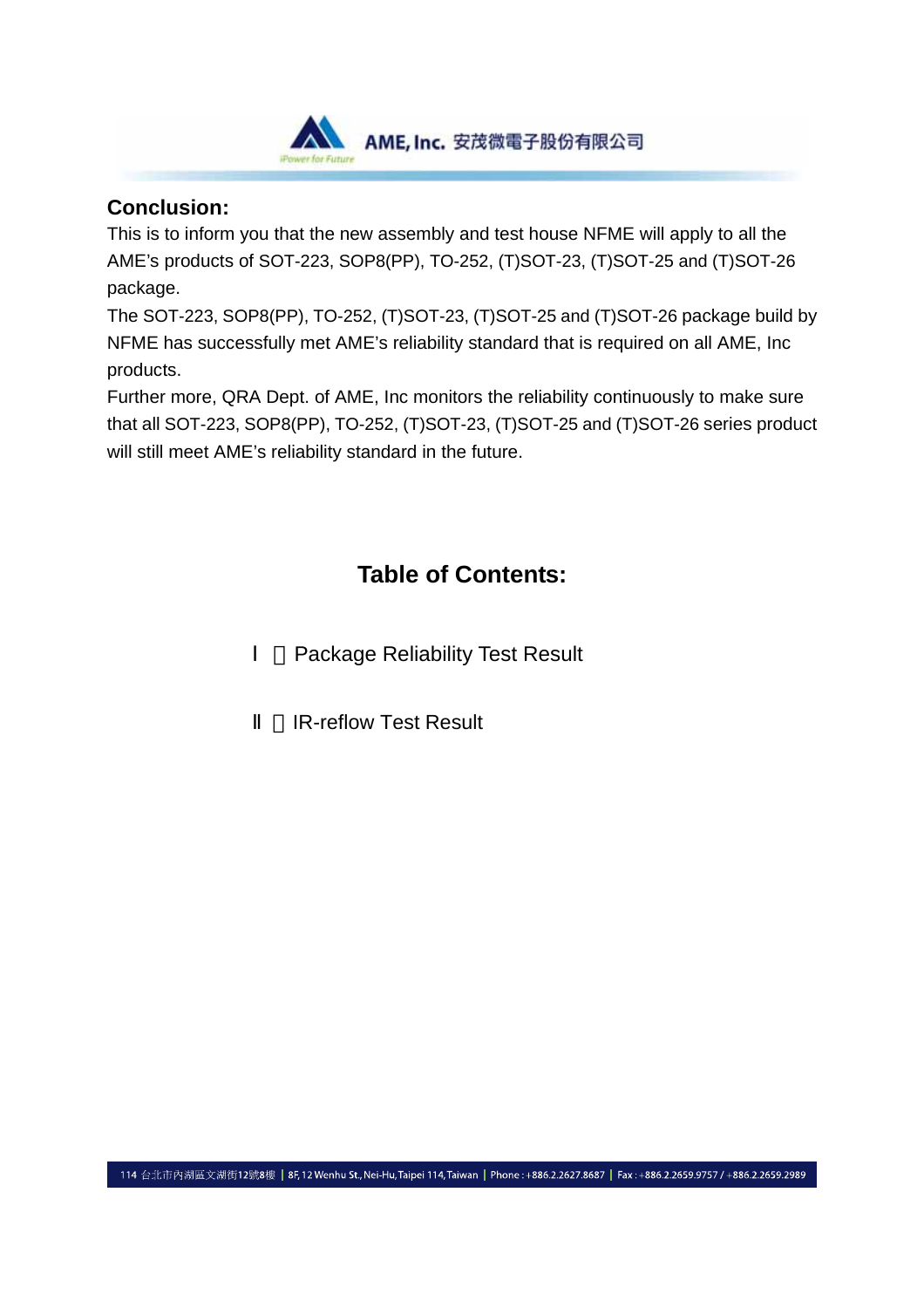

## 、**Package Reliability Test Result:**

| <b>Test Item</b> | <b>Test Condition</b>          | <b>Sample Size / Failures</b> | <b>Result</b> |
|------------------|--------------------------------|-------------------------------|---------------|
| <b>MSL</b>       | 30/60 192 hours                | $22$ pcs $/ 0$ pcs            | Pass          |
|                  | <b>Bake 125</b><br>,24hrs      |                               |               |
|                  | IR-reflow 3 cycles             |                               |               |
|                  | Peak Temp.= 260                |                               |               |
|                  | IPC/JEDEC J-STD-020D           |                               |               |
| <b>THT</b>       | Precondition <sup>NOTE 2</sup> | 77 pcs / 0 pcs                | Pass          |
|                  | Temp.=85, R.H.=85%             |                               |               |
|                  | Duration=1000 hours            |                               |               |
|                  | Unbiased,                      |                               |               |
|                  | Read at 1000 hours             |                               |               |
| <b>PCT</b>       | Precondition <sup>NOTE 2</sup> | 77 pcs / 0 pcs                | Pass          |
|                  | Temp.=121, R.H.=100%           |                               |               |
|                  | 2atm, Unbiased                 |                               |               |
|                  | Duration=168 hours             |                               |               |
|                  | Read at 168 hours              |                               |               |
| <b>TCT</b>       | Precondition <sup>NOTE 2</sup> | 77 pcs / 0 pcs                | Pass          |
|                  | $-65$<br>~150                  |                               |               |
|                  | 500 cycles Unbiased,           |                               |               |
|                  | Read at 500 cycles             |                               |               |
| <b>HTS</b>       | Precondition <sup>NOTE 2</sup> | 77 pcs / 0 pcs                | Pass          |
|                  | Temp.=150                      |                               |               |
|                  | Duration=1000 hours            |                               |               |
|                  | Unbiased, Read at              |                               |               |
|                  | 1000 hours                     |                               |               |
| Solderability    | Temp.=245                      | $5$ pcs $/ 0$ pcs             | Pass          |
|                  | Duration=5sec                  |                               |               |

**NOTE 2:** 30/60 192 hours + IR-reflow 3 cycles with Peak Temp.= 260

114 台北市內湖區文湖街12號8樓 | 8F,12 Wenhu St., Nei-Hu, Taipei 114, Taiwan | Phone : +886.2.2627.8687 | Fax : +886.2.2659.9757 / +886.2.2659.2989